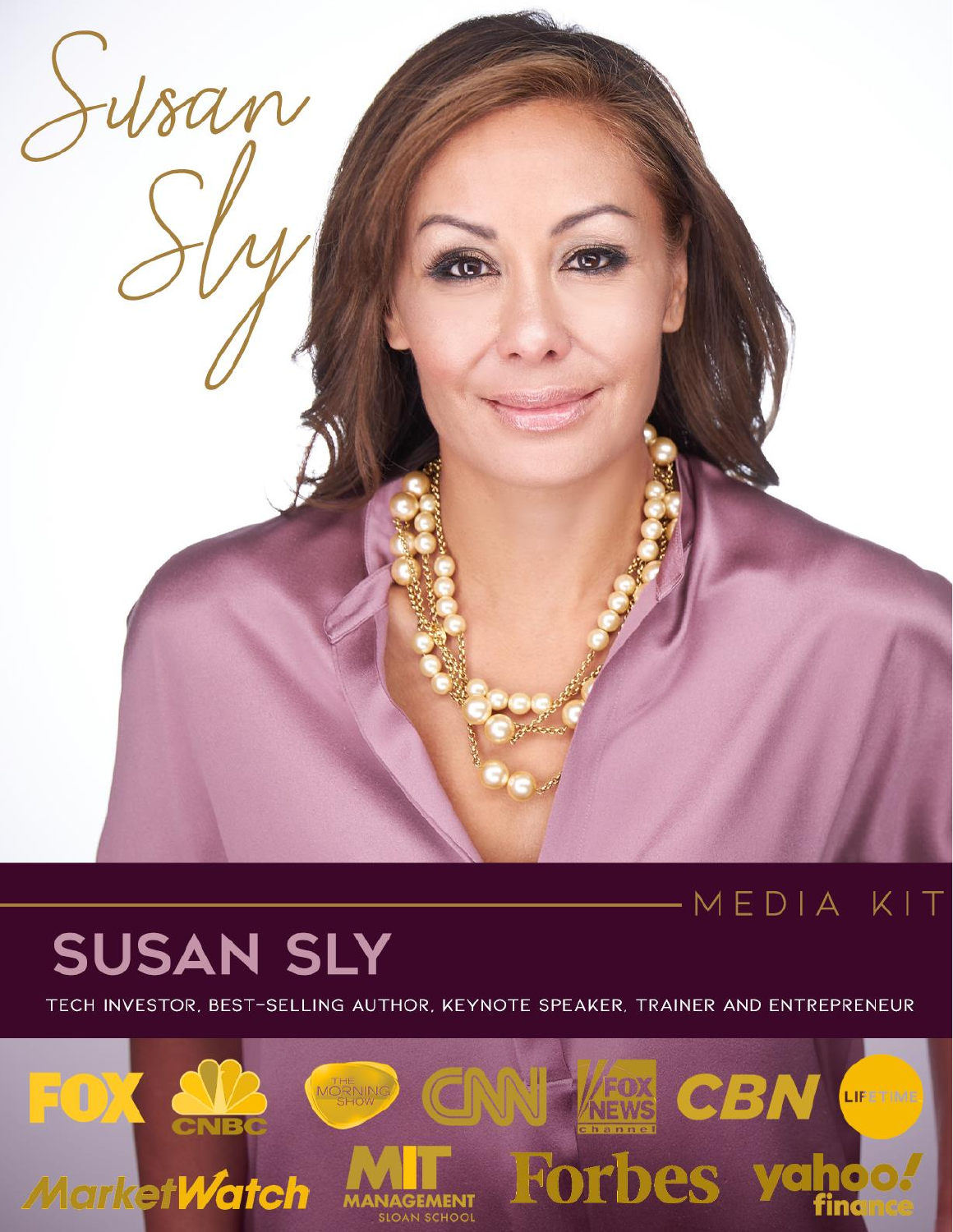

About Susan

Susan Sly is a tech investor, best-selling author, keynote speaker, trainer and entrepreneur. She has appeared on CNN, CNBC, Fox, Lifetime Television, The CBN, The Morning Show in Australia and been quoted in MarketWatch, Yahoo Finance, Forbes, and more. She holds a Certificate in Management and Leadership with a focus in AI and Certificate in Strategy and Innovation from MIT and is the author of 7 books. Her book project with NY Times Best Selling Author, Jack Canfield, made six Amazon Best Selling lists. Susan has built channel sales teams that have produced over \$1.7 billion in sales.

She is the Co-CEO, and cofounder, of Radius  $AI - a$ Silicon Valley and Phoenix based AI company, founder of Agency 8 – a digital agency for startups, and CEO of Crimson Phoenix Marketing which focuses on wellness products in the B to C space.

Susan has completed the Boston Marathon 6X and placed Top 10 in the Pro Division of the Ironman Triathlon in Malaysia. Susan is passionate about philanthropy and has dedicated a significant amount of time and money working to liberate girls from trafficking and invest in education to support women and girls who have survived trauma and abuse both domestically and overseas.

Susan is the mother of five children and resides with her husband in Scottsdale, Arizona. Find out more about Susan at [www.susansly.com](file:///D:/Susan%20Sly/Documents/Word/Output/www.susansly.com)

Susan truly believes we can have it all.

#### Susan by the Numbers

FACEBOOK **b o b o b o b o b o b o b o b o b** FOLLOWERS

# 28.4k 600K+

INSTAGRAM FOLLOWERS

250+

PODCAST EPISODES

 $\boldsymbol{P}$ **BESTSELLING BOOKS**